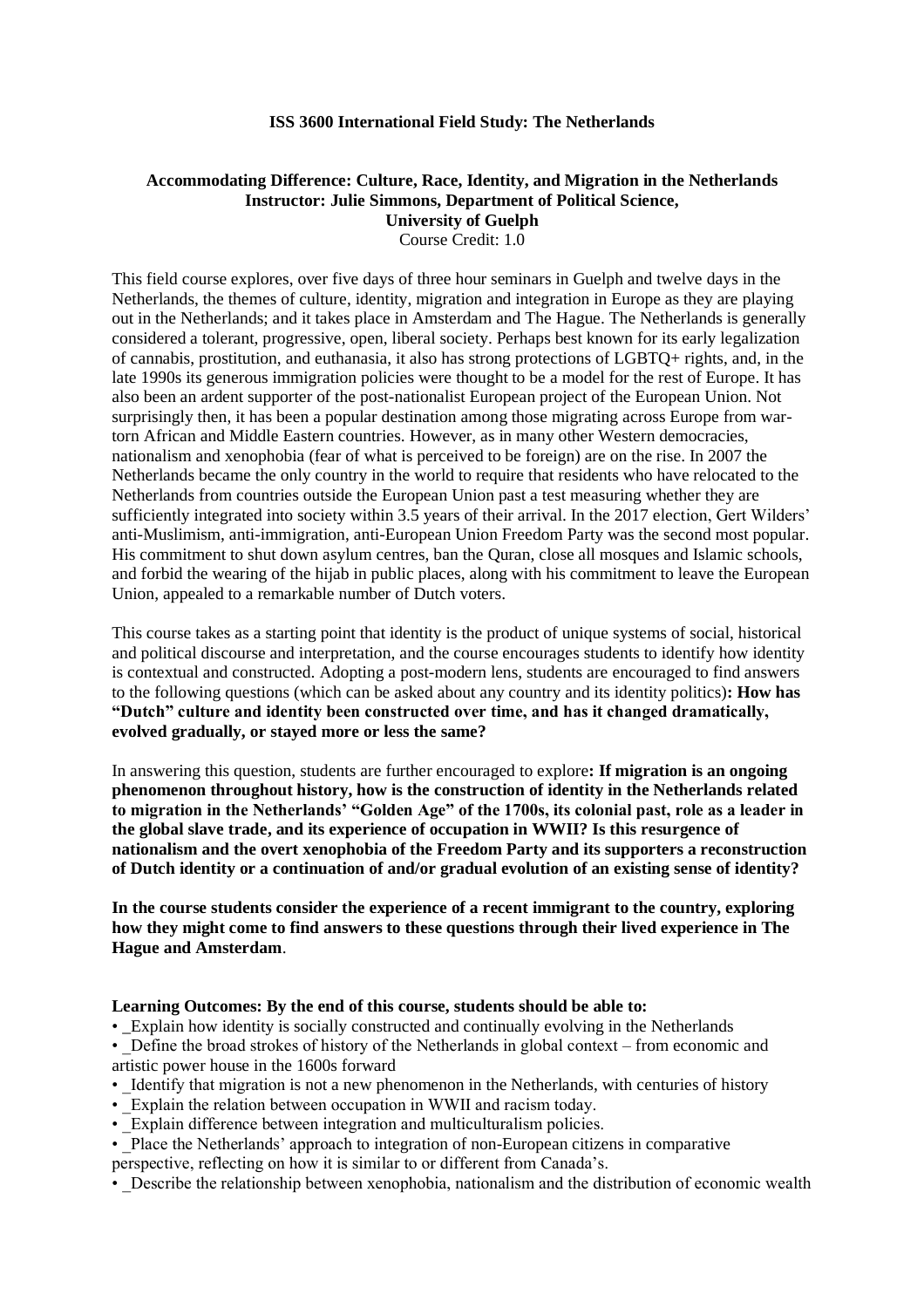in the Netherlands.

The activities and assignments associated with this course are designed to foster students' "**critical and creative thinking**", one of the learning objectives of the University of Guelph. To this end, the engagements seek to promote: "intellectual curiosity; the ability (as in independence of thought) to ask useful kinds of questions (rather than the ability always to have answers); the ability to see far reaching implications; the ability to make connections between disparate topics." Promoting critical and creative thinking also means de-emphasizing "accumulation of facts or data and rote learning".

The engagements are designed to foster their **"global understanding"** another one of the learning objectives at the University of Guelph. To this end, the engagements are to strengthen students' sense of historical development and intercultural competence. In answering the questions above in the Dutch context, students will gain some appreciation of similar dynamics at play in other European countries. They will develop a better sense of knowledge of cultural similarities, and differences, the context (historical geographical, political and environmental) from which these arise, and how they are manifest in modern society.

Finally, the assignments that accompany the engagements are designed to enhance your **"literacy",** another one of the learning objectives at the University of Guelph. They "afford a means of communicating, of shaping ideas and concepts, of selecting between different or competing formulations."

# **Course Requirements:**

The Course will be divided into six themes. Students will complete two group assignments relating to one or more of the six themes. The first of those assignments is detailed at the end of this course outline. The second will be provided at the beginning of the course . The individual assignment (Reflection on each Engagement in the Netherlands (Again, see below)) is worth 50% (due May 31st) while the other two are each worth 10% of your final grade and completed as group projects during your time in the Netherlands. The other 30% of your grade is based on meaningful participation in the group activities and in the seminars proceeding the field course.

PLEASE NOTE: These activities are subject to change, depending on their availability after final student numbers are known for the field school.

#### **Activities**:

The course (1.0 credits) is divided into six themes that explore different aspects of the construction of identity in the Netherlands, and current identity politics. Students are encouraged to experience these five aspects as though they are a recent immigrant or refugee to the Netherlands. The assignments involve a combination of group assignments (primarily involving the practical lived experience of refugees in the Netherlands), individual reflection assignments and a final paper assessing academic research on the themes of the course.

# **1) Dutch identity through Stereotype**

We explore stereotypically Dutch identity markers: windmills, cheese, tulips and wooden shoes, and "Delft Blue" china, relating them to our theme of migration. Did you know, for example, that the first tulips in the Netherlands were imported from Turkey? Patterns for Delftware were intercepted from Chinese china patterns stolen during the Golden Age of international exploration.

#### Activities:

- Day Trip: Gouda Gouda cheese factory and stroopwafle making; Sint Pieter's Kerk
- Day Trip: Volendam, Zaanse Schans Windmills
- Day Trip: Royal Delft Factory, Niewe Kerk and Tower, Delft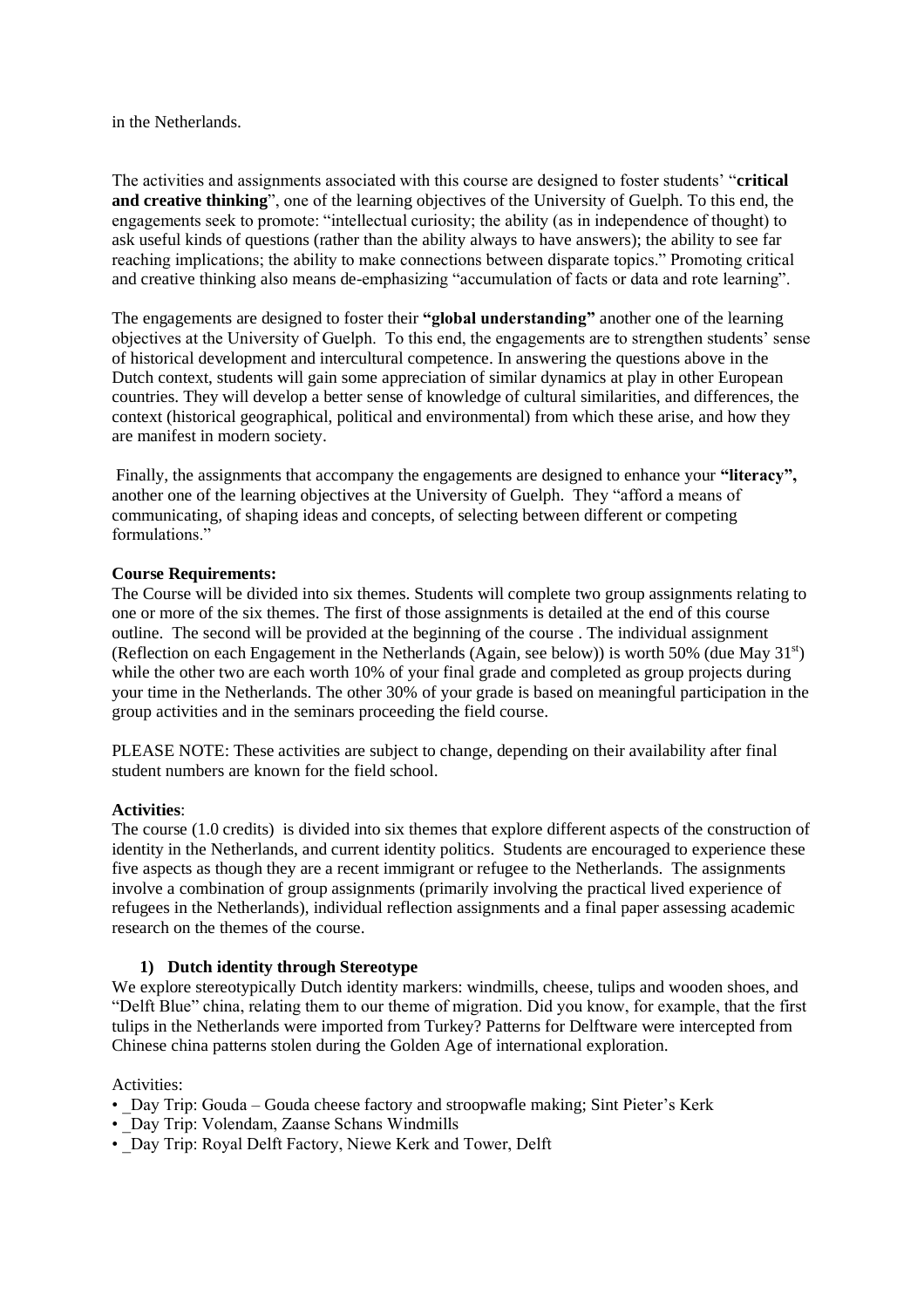# **2) Migration and the Netherlands in the "Golden Age" and colonization**

During the 1600s the Netherlands was an economic world leader, and important cultural and artistic centre. However, now this title is hotly contested, given that the Dutch were leaders in the slave trade of this period. What was the role of migration during this important time in Dutch history? How is slavery reflected in art from the so-called Golden Age? How does this period of the slave trade inform contemporary identity in the Netherlands?

# Activities:

• Historical Walking Tour of Amsterdam (When did the city come to exist, and what was its role in the global economy?)

• Gouda Walking Tour, St. Pieter's Kerk lecture and study of stained glass windows (the original city states of the "golden age").

- Black Heritage Amsterdam Canal Tour (Slave Trade was integral to the Dutch Golden Age)
- National Maritime Museum\* (World Trade Leadership led to International Political and Economic Power; Slaves were a major currency Dutch West India Company)

• Mauritshuis (Dutch and Flemish Art from the Golden Age – How are Slaves, economic power, and cultural wealth depicted in art?)

# **3) Racism, WWII Occupation and its Legacy**

During WWII Germany occupied the Netherlands. The Dutch either adapted, collaborated or resisted. Threads of these approaches to Occupation are apparent in contemporary debates about migration, immigration and integration in the Netherlands.

Activities:

- Walking Tour of the Jewish Quarter of Amsterdam
- Jewish Historical Museum
- Anne Frank House
- National Holocaust Museum
- Resistance Museum\*
- Canal and Bunker tour/Atlantic Wall Museum in The Hague
- Visit to Canadian War Cometary in Holten
- Discussion with representatives from the Canadian Legion in The Netherlands in Lochem
- Bike and Bunker exploration along the German "Atlantic Wall" Defense from Scheveningen to

Wassenaar incl. the Canadian Ambassador's Residence

# **4) Dutch Identity through Art History and Contemporary Art**

Some of the world's most famous artists are from the Netherlands, and their works reflect and refract the social and cultural history of the Netherlands, (including the slave trade).

- Van Gogh Museum\*
- Gemeentemuseum<sup>\*</sup> (Mondriaan, Klee and other Hague School Artists)
- Mauritshuis<sup>\*</sup> (best of Dutch and Flemish Art from the Golden Age)
- Rijksmuseum<sup>\*</sup> (Home of Rembrant's "The Night Watch")
- Museum Voorlinden (Contemporary Art)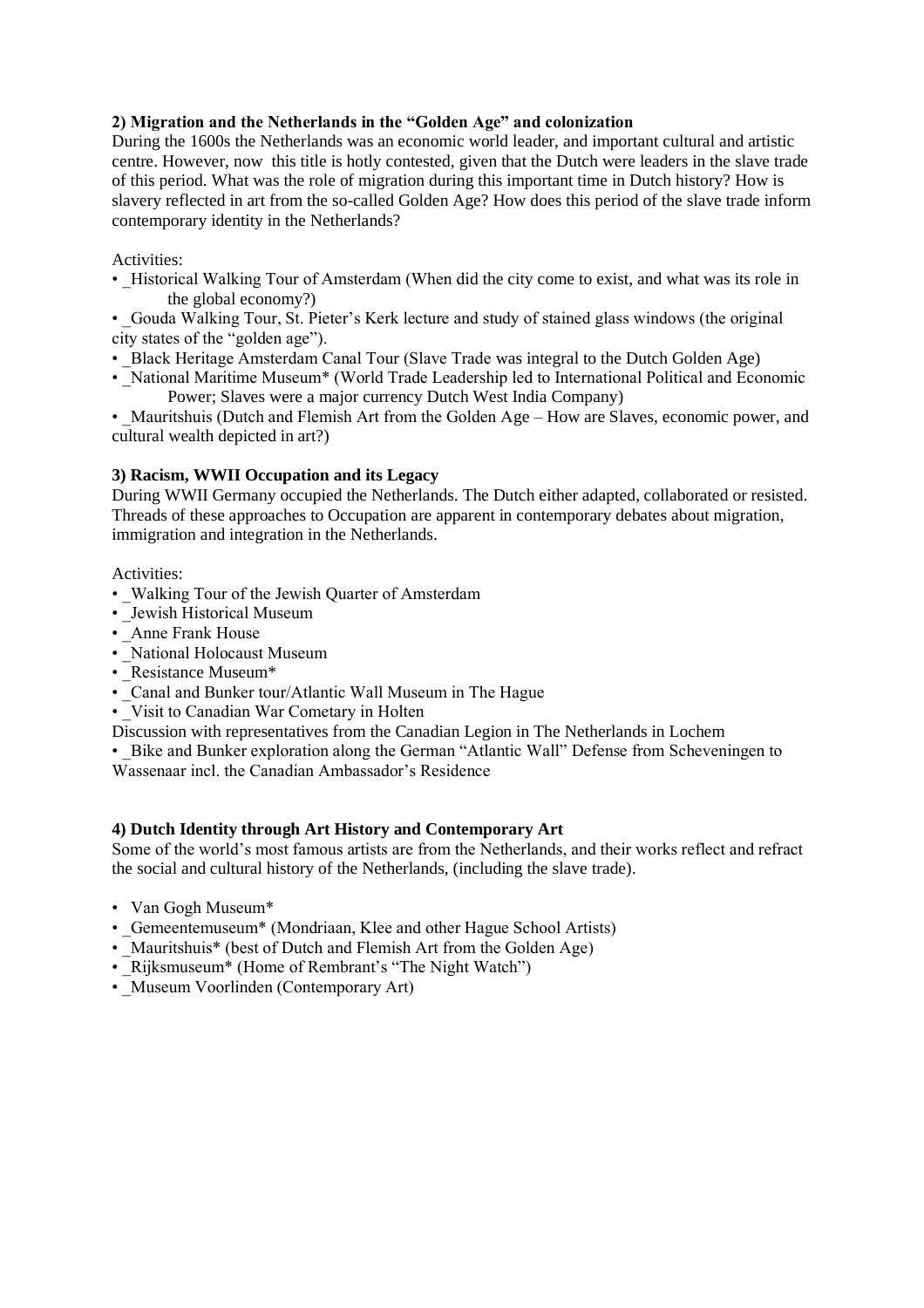# **5) The Contradiction between Dutch Cosmopolitanism and Openness and Dutch Nationalism and fear of the other**

Building on the themes explored in the seminars in Guelph before coming to the Netherlands we explore the juxtaposition between the official "openness" of the Hague, known as the International City of Peace and Justice and narratives of the 2017 national election and the 2019 provincial elections.

- International Peace Palace International Court of Justice
- \_International Criminal Court
- Red Light District
- Binnenhof and the Ridderzaal (Hall of Knights) the site of government decision-making

# **6) From Multiculturalism to Integration**

Building on the themes explored in the seminars in Guelph before coming to the Netherlands, we consider the ease (or difficulty) with which the refugees to the Netherlands might experience integration. would pass the mandatory integration test, and how they might make ends meet.

- The Hague Market clothe and feed a refugee family
- Humanity House live the experience of a refugee
- Council for Refugees in The Netherlands
- Black Heritage Canal Tour

Through working with Humanity House in Den Haag and the Refugee Council in the Netherlands, we meet refugees and explore the kinds of services available to them; what government supports and programs they would have access to; how difficult or easy it would be to make ends meet (What's the cost of living? Where would they shop? Where would they live?); and what it would take (in terms of finances, time and knowledge) to pass the integration test. But, through engagement with refuges and stories from those that work with them, we also explore the ease or difficulty with which refugees adopt or challenge the dominant construction of Dutch identity.

# **Seminars in Guelph:**

# **Day 1 Introduction**

- Welcome and Introductions
- Review of Logistics
- Dutch identity through Stereotype
- Is there a national identity in The Netherlands?

# Introduction to the Netherlands

<https://euraxess.ec.europa.eu/netherlands/information-researchers/daily-life/netherlands-introduction>

"Who can vote and for whom? How the Dutch electoral system works" Dutch News.nl, Jan 30, 2017. [https://www.dutchnews.nl/features/2017/01/who-can-vote-and-for-whom-how-the-dutch-electoral](https://www.dutchnews.nl/features/2017/01/who-can-vote-and-for-whom-how-the-dutch-electoral-system-works/)[system-works/](https://www.dutchnews.nl/features/2017/01/who-can-vote-and-for-whom-how-the-dutch-electoral-system-works/)

# **Day 2 The Dutch Golden Age/Slavery**

- Reformation and roots of equality
- Economics
- Colonization of Indonesia and Suranam, Slave Trade
- Art, Science and Religion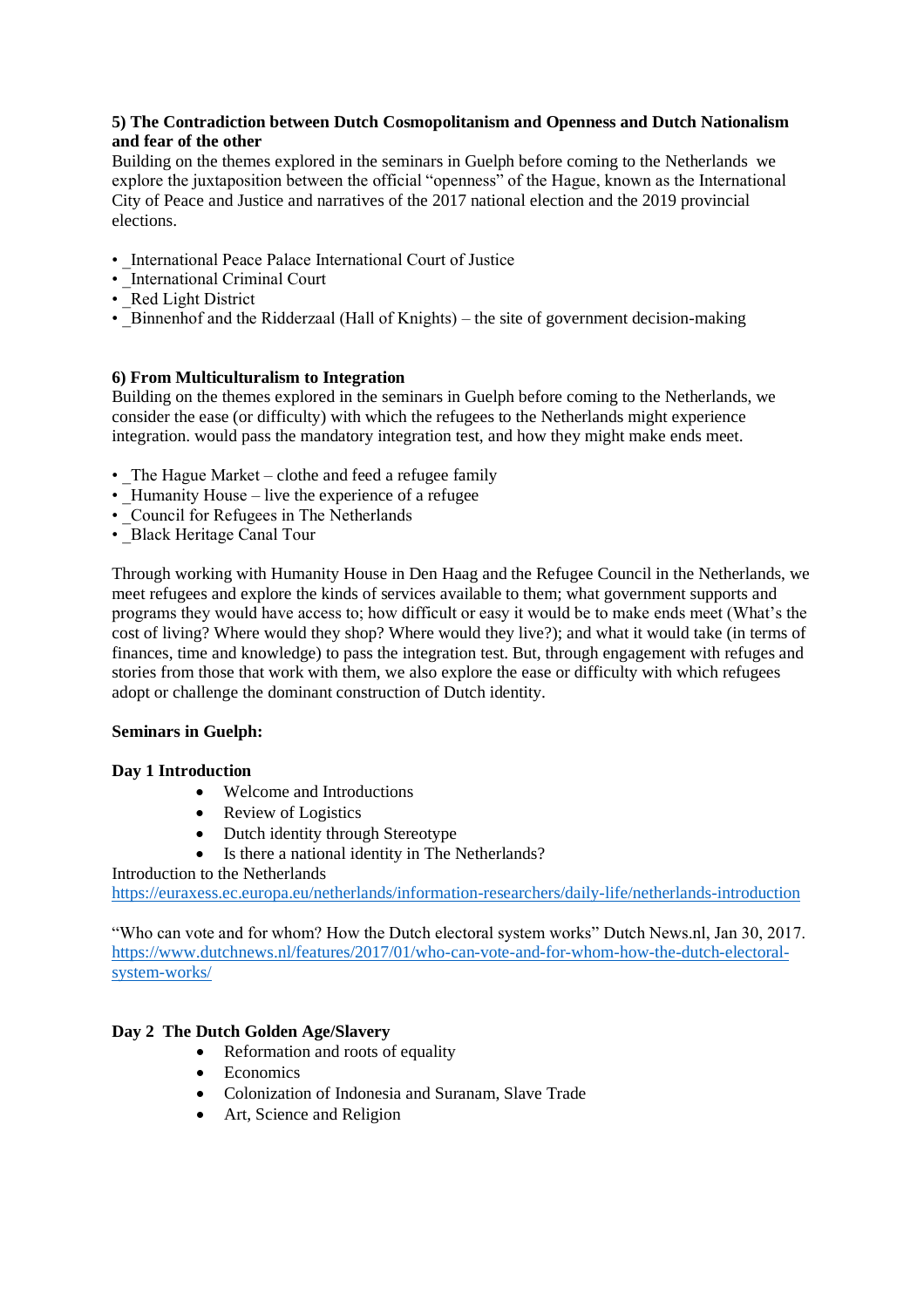Foldvari, P., Leeuwen, B. V., & Zanden, J. L. (2012). The Contribution of Migration to Economic Development in Holland 1570–1800. *The Economist*,161(1), 1-18.

How the Mauritshuis row put the spotlight on the Dutch colonial past. (2018, January 29). *Dutch News* [https://www.dutchnews.nl/features/2018/01/not-black-or-white-deep-divisions-in-dutch](https://www.dutchnews.nl/features/2018/01/not-black-or-white-deep-divisions-in-dutch-colonial-past-debate/)[colonial-past-debate/](https://www.dutchnews.nl/features/2018/01/not-black-or-white-deep-divisions-in-dutch-colonial-past-debate/)

Cook, G. (2016, January 15). Were Those Black 'Servants' in Dutch Old Master Paintings Actually Slaves?<https://www.wbur.org/artery/2016/01/15/black-servants-old-master-art-slavery>

Is Amsterdam an Immigrant Haven? (n.d.). Retrieved from <https://archive.tedx.amsterdam/2015/08/is-amsterdam-an-immigrant-haven/>

Karabell, S. (n.d.). Lessons From The Dutch Golden Age: What Really Makes A Nation Great? *Forbes*. Retrieved from [https://www.forbes.com/sites/shelliekarabell/2017/12/25/lessons-from-the](https://www.forbes.com/sites/shelliekarabell/2017/12/25/lessons-from-the-dutch-golden-age-what-really-makes-a-nation-great/#4698d1237e28)[dutch-golden-age-what-really-makes-a-nation-great/#4698d1237e28](https://www.forbes.com/sites/shelliekarabell/2017/12/25/lessons-from-the-dutch-golden-age-what-really-makes-a-nation-great/#4698d1237e28)

# **Day 3 Racism, WWII Occupation and its Legacy**

- Nazi Occupation: What did people know about the holocaust, and what thought processes informed their decisions to protect/hand over Jewish friends and neighbours
- What was it like to live in occupied Holland?
- Narratives of Enablers and Resisters then and now
- Liberation Day The Canadian Connection
- Relation to Germany then and now

Woolf, L. M. (1999, April 6). Survival and Resistance: The Netherlands Under Nazi Occupation. Retrieved July 3, 2018, from<http://faculty.webster.edu/woolflm/netherlands.html>

Mertens, B. (2013). 'An Explosion of Vitality and Creativity'? Memory and Historiography of the Second World War in Belgium and the Netherlands. *Dutch Crossing*, 37(1), 41-56.

Mund, H. (2018, April 6). Auschwitz: Evolution of a death camp and Holocaust memorial. *DW.com*. <http://www.dw.com/en/auschwitz-evolution-of-a-death-camp-and-holocaust-memorial/a-43973137>

Marchand, L., & Steuter-Martin, M. (2018, May 21). Montreal WW II hero, largely unknown at home, honoured as Dutch town's saviour. *CBC News*. Retrieved from <http://www.cbc.ca/news/canada/montreal/leo-major-montreal-zwolle-nazis-1.4660487>

Velde, W. O., Frey-Wouters, E., & Pelser, H. E. (1994). The Price of Heroism: Veterans of the Dutch Resistance to the Nazi Occupation and the Holocaust in World War II. Holocaust and Genocide Studies, 8(3), 335-348.

# **Day 4 From Dutch Cosmopolitan and Openness to the resurgence of Dutch Nationalism**

- Dutch approach to "the body" and other manifestations of pragmatism
- Same sex partnerships and marriage
- Cannabis/ Drug addiction
- Legal sex work
- Global leadership in peace movement
- Rise of Dutch Neo-Nationalism

Comiteau, L. (n.d.). Is This the Death of Dutch Multiculturalism? Times. <http://content.time.com/time/world/article/0,8599,2080256,00.html>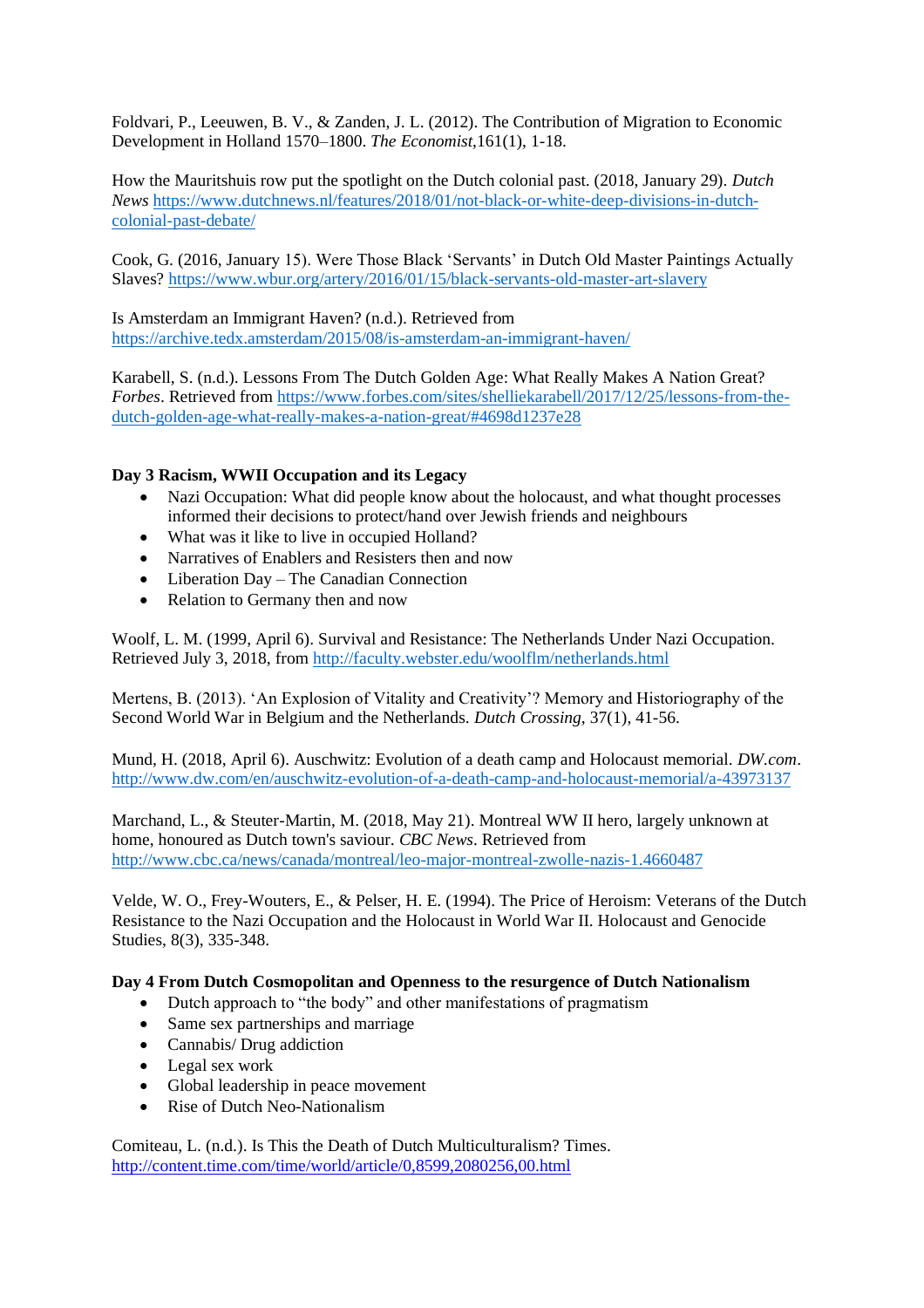Wilders equates muslim movement with Nazism Fletcher, M. (2017, March 6). White Riot. Retrieved from [https://www.newstatesman.com/world/2017/03/geert-wilders-far-right-dutch-election](https://www.newstatesman.com/world/2017/03/geert-wilders-far-right-dutch-election-netherlands-white-riot)[netherlands-white-riot](https://www.newstatesman.com/world/2017/03/geert-wilders-far-right-dutch-election-netherlands-white-riot)

Vasta, E. (2007). From Ethnic Minorities to Ethnic Majority Policy: Multiculturalism and the Shift to Assimilationism in the Netherlands. Ethnic and Racial Studies, 30(5), 713-740. Retrieved July 1, 2018, fro[m https://journals-scholarsportal](https://journals-scholarsportal-info.subzero.lib.uoguelph.ca/details/01419870/v30i0005/713_femtemstaitn.xml)[info.subzero.lib.uoguelph.ca/details/01419870/v30i0005/713\\_femtemstaitn.xml](https://journals-scholarsportal-info.subzero.lib.uoguelph.ca/details/01419870/v30i0005/713_femtemstaitn.xml)

Van Bruggen, A. (2012, February). The Rise of Dutch Neo-Nationalism: Three Explanations for the Recent Upsurge in Nationalist Mobilization.<http://yris.yira.org/essays/311>

Witteveen, D. (2017). The Rise of Mainstream Nationalism and Xenophobia in Dutch Politics. *Journal of Labour and Society,* 20(3). [https://onlinelibrary-wiley](https://onlinelibrary-wiley-com.subzero.lib.uoguelph.ca/doi/full/10.1111/wusa.12290)[com.subzero.lib.uoguelph.ca/doi/full/10.1111/wusa.12290](https://onlinelibrary-wiley-com.subzero.lib.uoguelph.ca/doi/full/10.1111/wusa.12290)

Batteau, J. (2017). Lessons from the past? Cultural Memory in Dutch Integration Policy. European Journal of Political Reseach, 57(3), 740-758. [https://onlinelibrary-wiley](https://onlinelibrary-wiley-com.subzero.lib.uoguelph.ca/doi/full/10.1111/1475-6765.12249)[com.subzero.lib.uoguelph.ca/doi/full/10.1111/1475-6765.12249](https://onlinelibrary-wiley-com.subzero.lib.uoguelph.ca/doi/full/10.1111/1475-6765.12249)

# **Day 5 From Dutch Multiculturalism to Integration**

Lorasdağı, B. K. (2009). The headscarf and 'resistance identity-building': A case study on headscarfwearing in Amsterdam. *Women's Studies International Forum*, 32(6), 453-462.

McGinnity, F., & Gijsberts, M. (2018). The Experience of Discrimination Among Newly Arrived Poles in Ireland and the Netherlands. Ethnic and Racial Studies, 41(5), 919-93 [https://www](https://www-tandfonline-com.subzero.lib.uoguelph.ca/doi/full/10.1080/01419870.2017.1332376?scroll=top&needAccess=true)[tandfonline](https://www-tandfonline-com.subzero.lib.uoguelph.ca/doi/full/10.1080/01419870.2017.1332376?scroll=top&needAccess=true)[com.subzero.lib.uoguelph.ca/doi/full/10.1080/01419870.2017.1332376?scroll=top&needAccess=true.](https://www-tandfonline-com.subzero.lib.uoguelph.ca/doi/full/10.1080/01419870.2017.1332376?scroll=top&needAccess=true)

Vasta, E. (2007). From ethnic minorities to ethnic majority policy: Multiculturalism and the shift to assimilationism in the Netherlands. Ethnic and Racial Studies, 30(5), 713-740.

Weiner, M. F. (2014). The Ideologically Colonized Metropole: Dutch Racism and Racist Denial. Sociology Compass, 8(6).

Zonneveld, R., Brand, S. B., & Adams, B. G. (2017). Identity Experiences of Black People in the Netherlands. Journal of Psychology in Africa, 27(2), 141-149.

Rainey, V. (n.d.). First- and second-generation Dutch wonder whether they'll ever be considered locals. PRI.org [https://www.pri.org/stories/2017-05-16/first-and-second-generation-dutch-wonder](https://www.pri.org/stories/2017-05-16/first-and-second-generation-dutch-wonder-whether-theyll-ever-be-considered-locals)[whether-theyll-ever-be-considered-locals](https://www.pri.org/stories/2017-05-16/first-and-second-generation-dutch-wonder-whether-theyll-ever-be-considered-locals)

Roggeband, C., & Verloo, M. (2007). Dutch Women are Liberated, Migrant Women are a Problem: The Evolution of Policy Frames on Gender and Migration in the Netherlands, 1995?2005. Social Policy & Administration, 41(3), 271-288.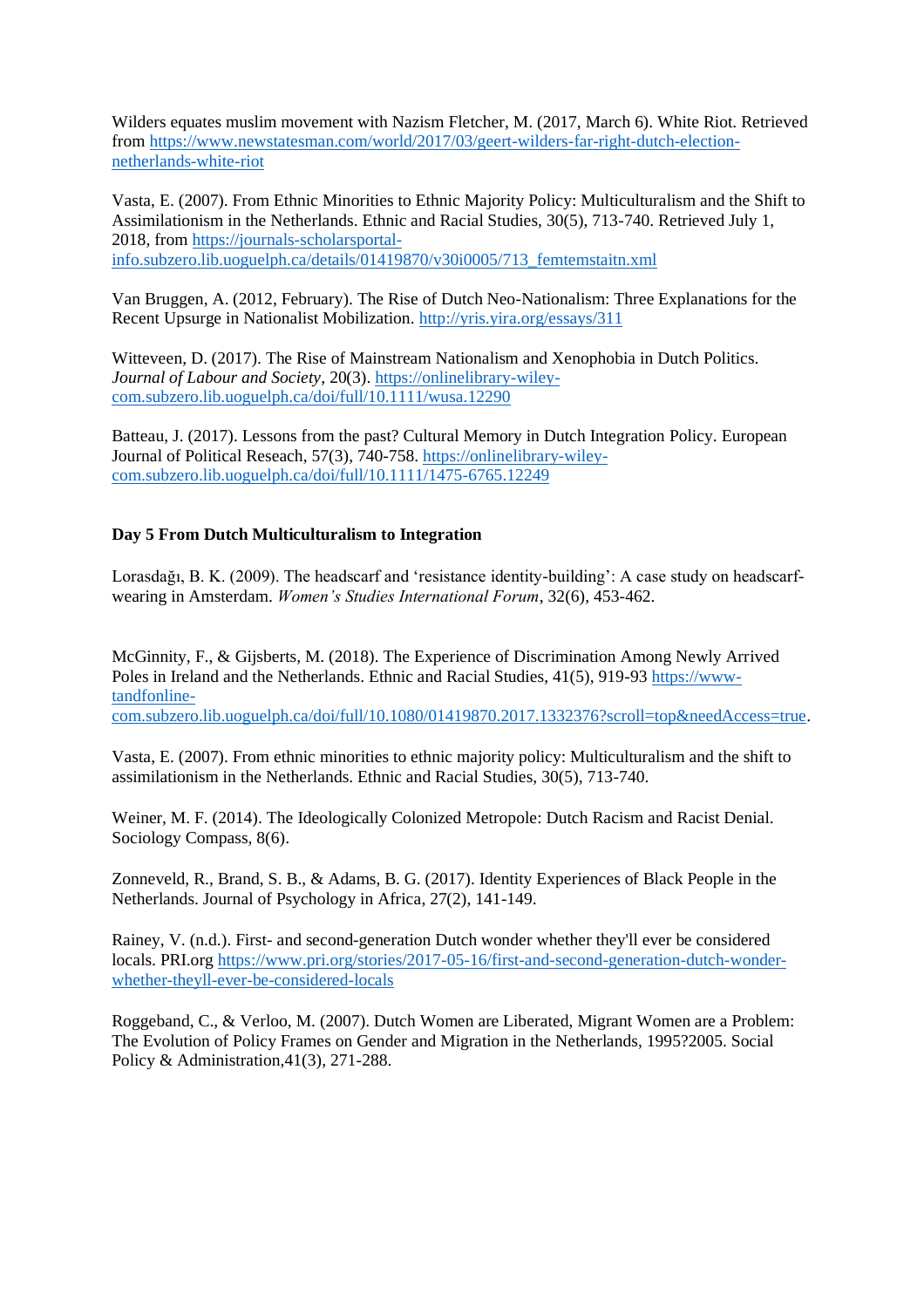# **Group Assignment 1 – to be completed in groups of 4 While in Den Haag**

HELP! You've just come to the Netherlands, and need to determine how you'll live on a basic income. What is your basic income? Where will you live, and what will you eat, and how will you clothe your family?

You need to create a budget:

#### **First step**:

Go to the city hall (Atrium and find out how much you are entitled to, in terms of government income.

#### **Second step**:

Find housing (on Funda.nl. Take a screen shot of your choice) ("te huur" means "for rent"; "te koop" means "to buy")

You shouldn't spend more than 40% of your income on housing, if possible.

#### **Third step**:

Go "shopping" in the Hague Market – find clothes for your family; toiletries etc. Take pictures of all of your "purchases" from toothpaste to cucumbers so you have a record of the cost.  $\odot$ 

#### **Fourth Step:**

Now set a budget for food for a week, assuming there are four weeks in the month. Keep in mind that your family of 4 (two kids) needs to consume 5 fruits and/or vegetables a day, and have at least one serving of protein. Your children need three snacks a day. Add in dairy (milk, yoghurt) and anything else you need (bread?) by costing it at Albert Hein or Jumbo.

# **Fifth Step**:

Public transportation: Don't forget you'll need an OV chipcard for your family and \$ to get your kids to school/and you to job interviews and Dutch classes.

Then complete your detailed budget for the month; and menu for an entire week. Can you live? In a paragraph or two explain what were the most challenging aspects of "getting settled"; what assumptions you had going into this exercise; whether they were true; what surprised you; what frustrated you etc, and any other observations you'd like to share, relating it to the theme(s) of the course.